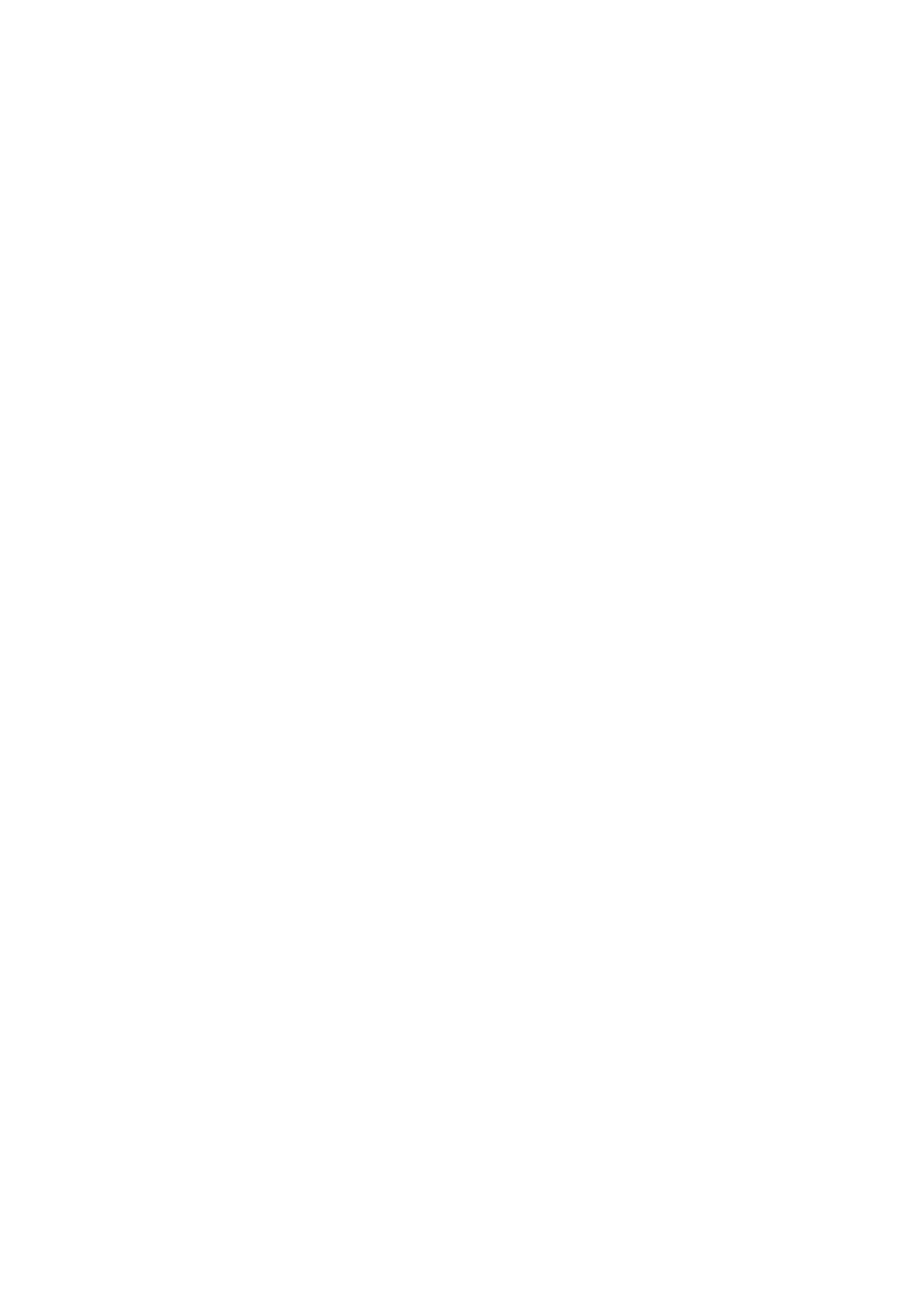

# **Air humidity and temperature transmitter**

Measuring transducer for recording and transferring relative humidity and temperature in fixed installations.

Input voltage 12VDC to 29VDC (due to existing power supply)

The used sensor technology enables to quickly and reliably realise even little moisture fluctuations and their tendencies, so that preventive actions can be effected in time. Some applications (e.g. installation in a sewage duct) make it necessary to separate the measuring probe from the housing because of the temperature conditioning.

#### **The intervals for checking the instrument depend on your operational demands and the required level of accuracy.**





Indicates the relation between the current water vapour pressure and the maximal possible water vapour pressure (called saturation vapour pressure).

The relative humidity shows the degree the air is saturated with water vapour. For example:

50% relative humidity indicates that at the current temperature and the current pressure the air is saturated with water vapour for half of its value, 100% relative humidity means that the air is totally saturated. When the relative humidity is more than 100%, the excessive moisture would condense or form fog.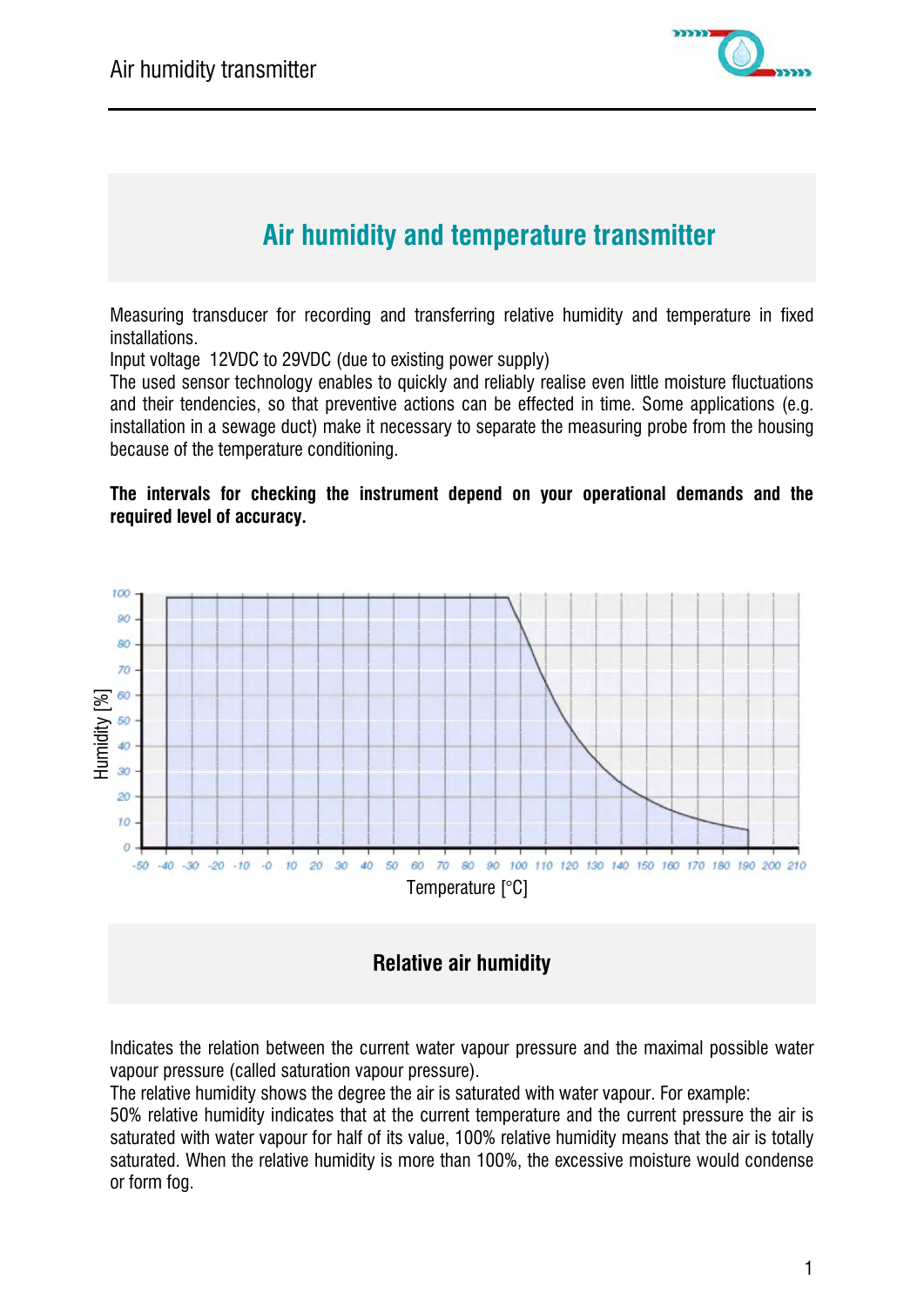

## **Common sources of error**

Accurate moisture measurements depend on several different factors. Here is a list of common reasons for incorrect readings:

- Danger of condensation because of changing temperature (changing from cold to warm)
- Sunlight or other sources of heat or cold that do not correspond to the surrounding temperature
- Irreversible damage of the sensor due to aggressive gases
- Dripping or sprayed water
- Pollution of the sensor with dust or salts
- No check of calibration during operation!
- Measuring errors due to too short conditioning time
- The following chart displays the effects of a temperature difference of  $1^{\circ}$ C:

| Rel. F | $10^{\circ}$ C | $20^{\circ}$ C | $30^{\circ}$ C |
|--------|----------------|----------------|----------------|
| 10%.   | ±0.7%          | $\pm 0.6\%$    | $\pm 0.6\%$    |
| 50%    | ±3,5%          | ±3.2%          | $\pm 3.0\%$    |
| 90%    | ± 6,3%         | ±5,7%          | ±5,4%          |

**Illustration:** Assuming a relative humidity of 50%, at room temperature a temperature difference between the measuring sensor and the ambient air of 1°C causes a measuring error of 3.2% r.h.; with a temperature difference of 3°C the measuring error is more than 10% r.h.

## **Installation of the transmitter**

- Make sure that the cable for power supply resp. data transfer is not installed in the area of interference fields!
- Observe the permitted cross sections for the installation!
- In general it is necessary to keep the cable length as short as possible.
- If an extension of the feed cable is required, the cross section of the extension must not be lower than 0.25mm².
- Also the transmitter must not be operated in the area of electromagnetic interference fields.
- If the electronics housing and the electronic display unit are earthed, make sure that also a voltage equalising cable is installed.

.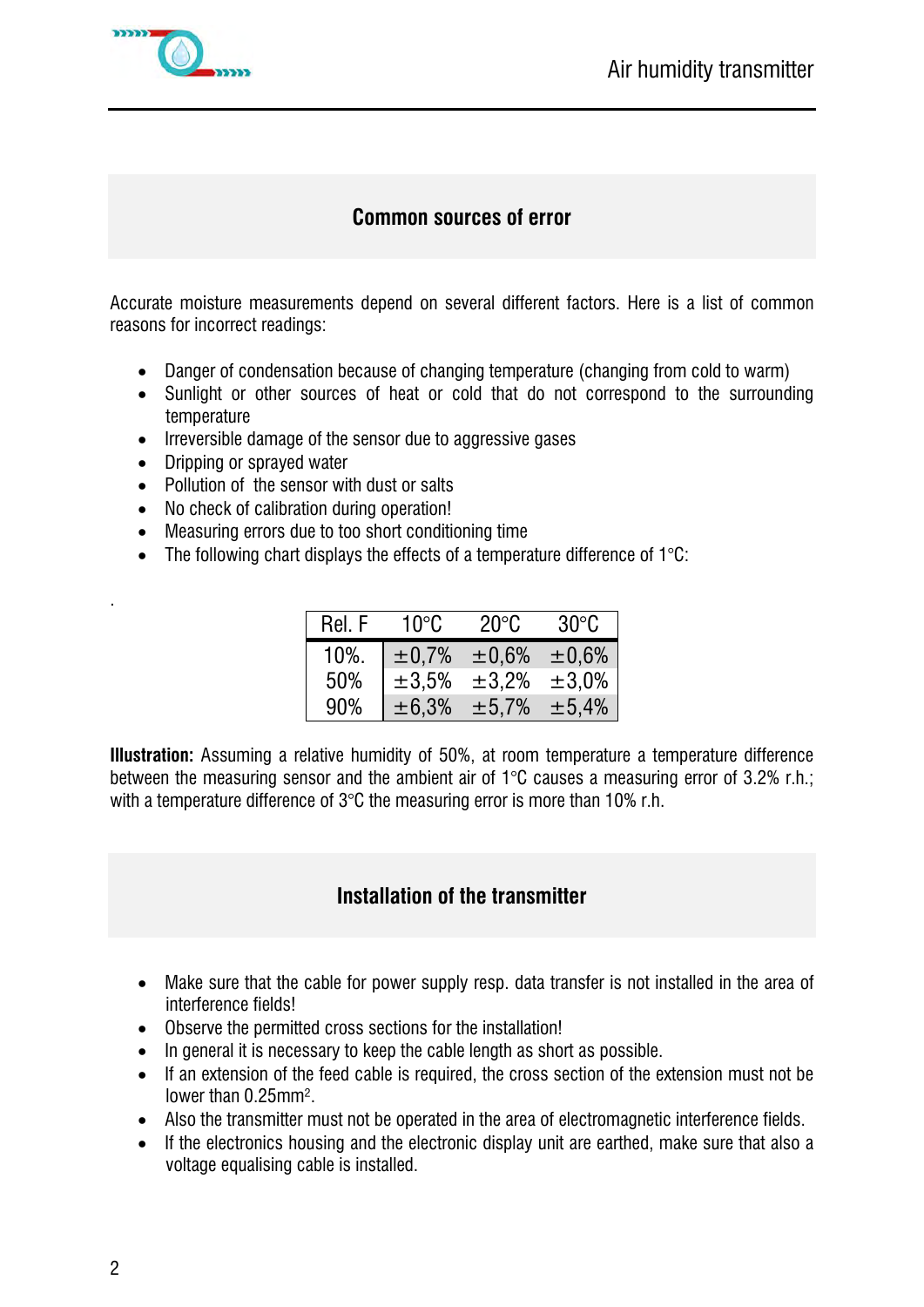

## **Fitting of the sensor head**

The measuring sensor has to be positioned at a representative place for collecting measuring values.

Don´t twist off the sensor caps. Shifting the sensor head may endanger the leak tightness. In case of possibly emerging condensation water the sensor head has to be installed slightly upturned. This ensures that condensation water can drain off from the sensor head (sensor cap) down to the housing resp. cable and can drip off there.

#### **Installation of the plug**

| <b>Colour of cable</b> |         | Pin no.  function                     |
|------------------------|---------|---------------------------------------|
| brown                  |         | <b>GND</b>                            |
| white                  | 2       | 12-29VDC power supply                 |
| blue                   | 3       | rel. humidity I <sub>out</sub> 4-20mA |
| black                  |         | n.c.                                  |
| grey                   | 5       | temperature I <sub>out</sub> 4-20mA   |
| yellow-green           | housing | shielding                             |

# **[Attention!](http://www.dict.cc/englisch-deutsch/Attention.html) Incorrect PIN assignments can cause serious damage to the electronics!**

View from the outside oft he plug:



- braun/brown L
- 2 weiß/white
- 3 blau/blue
- 4 schwarz/black
- grau/grey 5

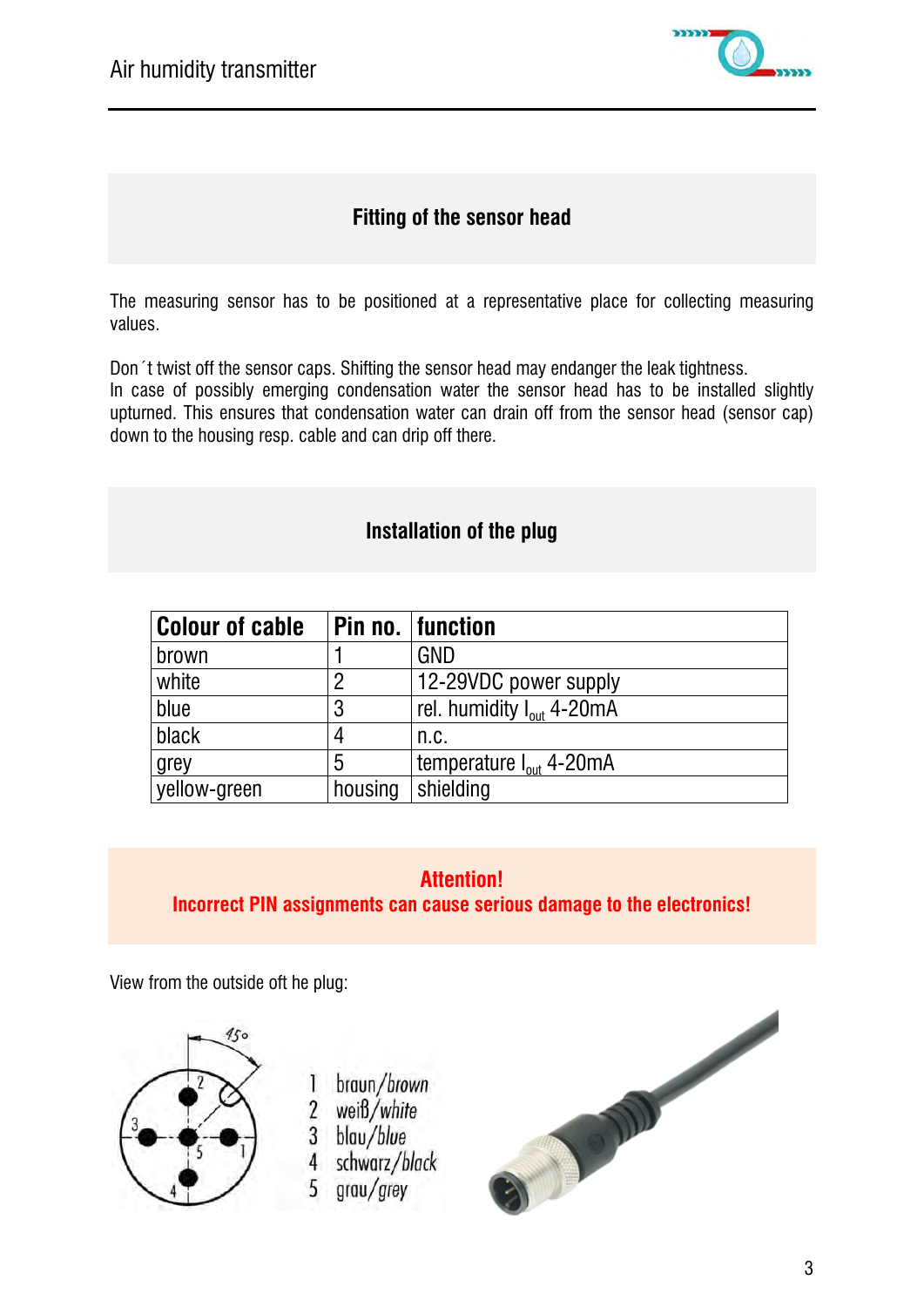

# **Disclaimer**

For miss-readings and wrong measurements and of this resulting damage we refuse any liability. This is a device for quick determination of moisture. The moisture depends on multiple conditions and multiple materials. Therefore we recommend a plausibility check of the measuring results. Each device includes a serial number and the guarantee stamp. If those are broken, no claims for guarantee can be made. In case of a faulty device, please contact **Sensor Control GmbH**.



Robert-Bosch-Str. 5 D-56566 Neuwied Tel.: (+49) 0 26 31 - 96 40 00 Fax: (+49) 0 26 31 - 96 40 40 info@sensor-control.de www.sensor-control.de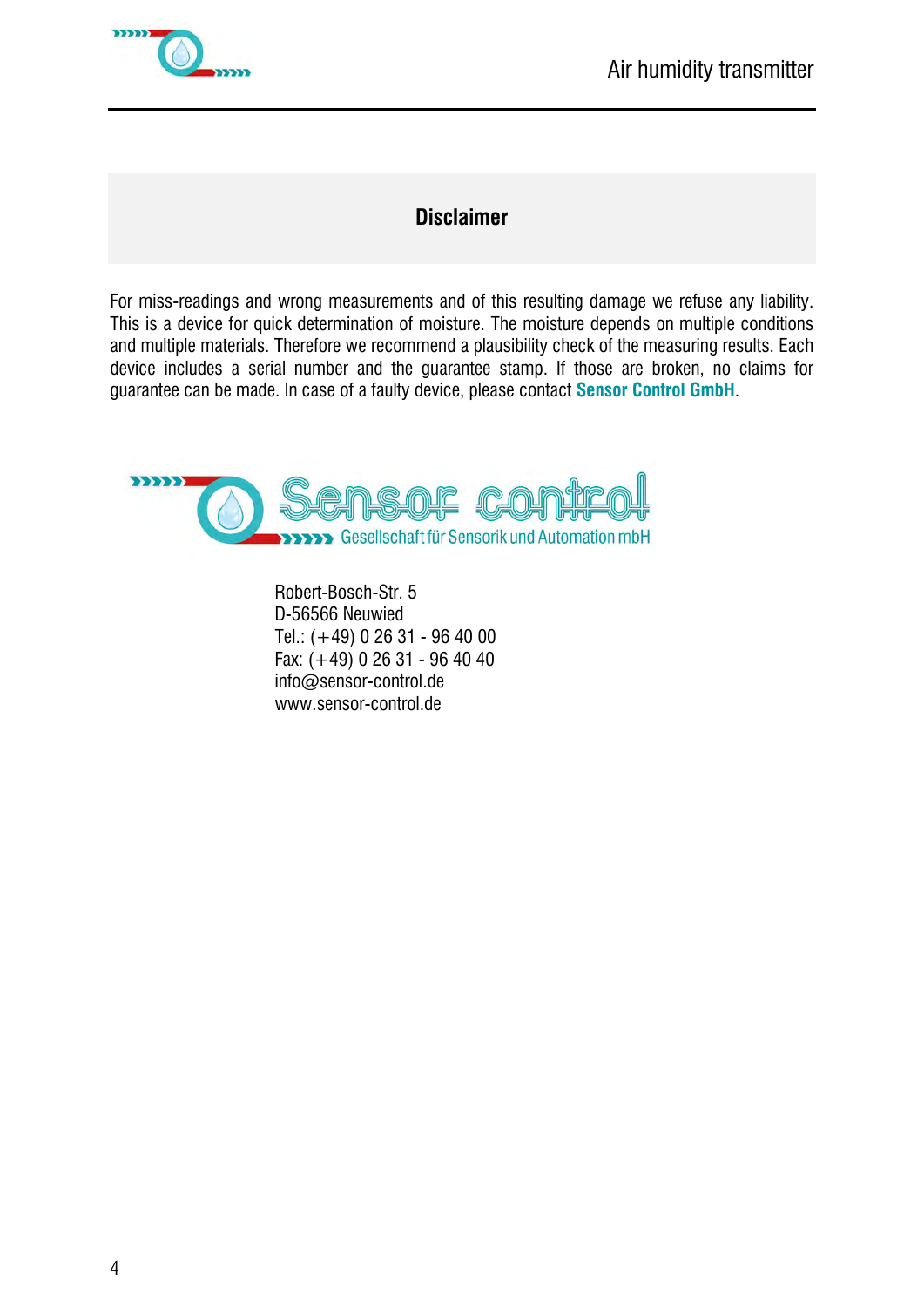# **Technical Data and available accessories**

| type                                    | <b>LF120</b>                                    | <b>LF 150</b>                               |
|-----------------------------------------|-------------------------------------------------|---------------------------------------------|
| article no.                             | 1254011                                         | 1254012                                     |
|                                         |                                                 |                                             |
| measuring range                         |                                                 |                                             |
| relative air humidity                   | 0 to 100 %                                      | 0 to 100 %                                  |
| temperature                             | $-20^{\circ}$ C to $+120^{\circ}$ C             | -20 $\degree$ C to +150 $\degree$ C         |
| output                                  |                                                 |                                             |
| relative air humidity                   | 4 - 20mA                                        | 4 - 20mA                                    |
| scaling air humidity                    | 0 to 100 %                                      | 0 to 100 %                                  |
| temperature                             | $4 - 20mA$                                      | $\overline{4}$ - 20mA                       |
| scaling temperature                     | -20 $^{\circ}$ C to +120 $^{\circ}$ C           | -20 $^{\circ}$ C to +150 $^{\circ}$ C       |
| working resistance                      | $< 500$ Ohm (UB 24V)                            | $< 500$ Ohm (UB 24V)                        |
| accuracy                                |                                                 |                                             |
| factory calibration                     |                                                 |                                             |
| relative air humidity                   | 10 to 90%: $\pm$ 2.0 %                          | 10 to 90%: $\pm$ 2.0 %                      |
| temperature                             | +10 to +60 $^{\circ}$ C: $\pm$ 0.3 $^{\circ}$ C | +10 to +60 $^{\circ}$ C: ± 0.3 $^{\circ}$ C |
| operating temperature                   |                                                 |                                             |
| sensor head                             | -20 $\degree$ C to +120 $\degree$ C             | -20 $\degree$ C to +150 $\degree$ C         |
| electronics                             | -20 $\degree$ C to +85 $\degree$ C              | -20 $\degree$ C to +85 $\degree$ C          |
| power supply                            |                                                 |                                             |
| voltage                                 | 24 VDC (12 to 29VDC)                            | 24 VDC (12 to 29VDC)                        |
| current consumption                     | approx. $\overline{18 \text{ mA}^{1}}$          | approx. $18 \text{ mA}^{1}$                 |
| dimensions & others                     |                                                 |                                             |
| dimensions sensor head                  | Ø 12 x 500 mm                                   | Ø 12 x 750 mm                               |
| material sensor head                    | stainless steel                                 | stainless steel                             |
| sensor cap                              | stainless steel sinter                          | stainless steel sinter                      |
| dimensions electronics housing          | 70 x 32 x 120 mm                                | 70 x 32 x 120 mm                            |
| material electronics housing            | anodised aluminium                              | anodised aluminium                          |
| protection class<br>electronics housing | IP 65                                           | IP 65                                       |
| electrical connection                   | sensor plug                                     | sensor plug                                 |
| options/accessories                     |                                                 |                                             |
| display                                 |                                                 |                                             |
| relay output for moisture               |                                                 |                                             |
| RS232 interface                         |                                                 |                                             |
| <b>USB</b> interface                    |                                                 |                                             |
| Bluetooth (only with USB interface)     |                                                 |                                             |
| <b>Profinet interface</b>               |                                                 |                                             |
| <b>Ethernet interface</b>               |                                                 |                                             |
| Modbus interface                        |                                                 |                                             |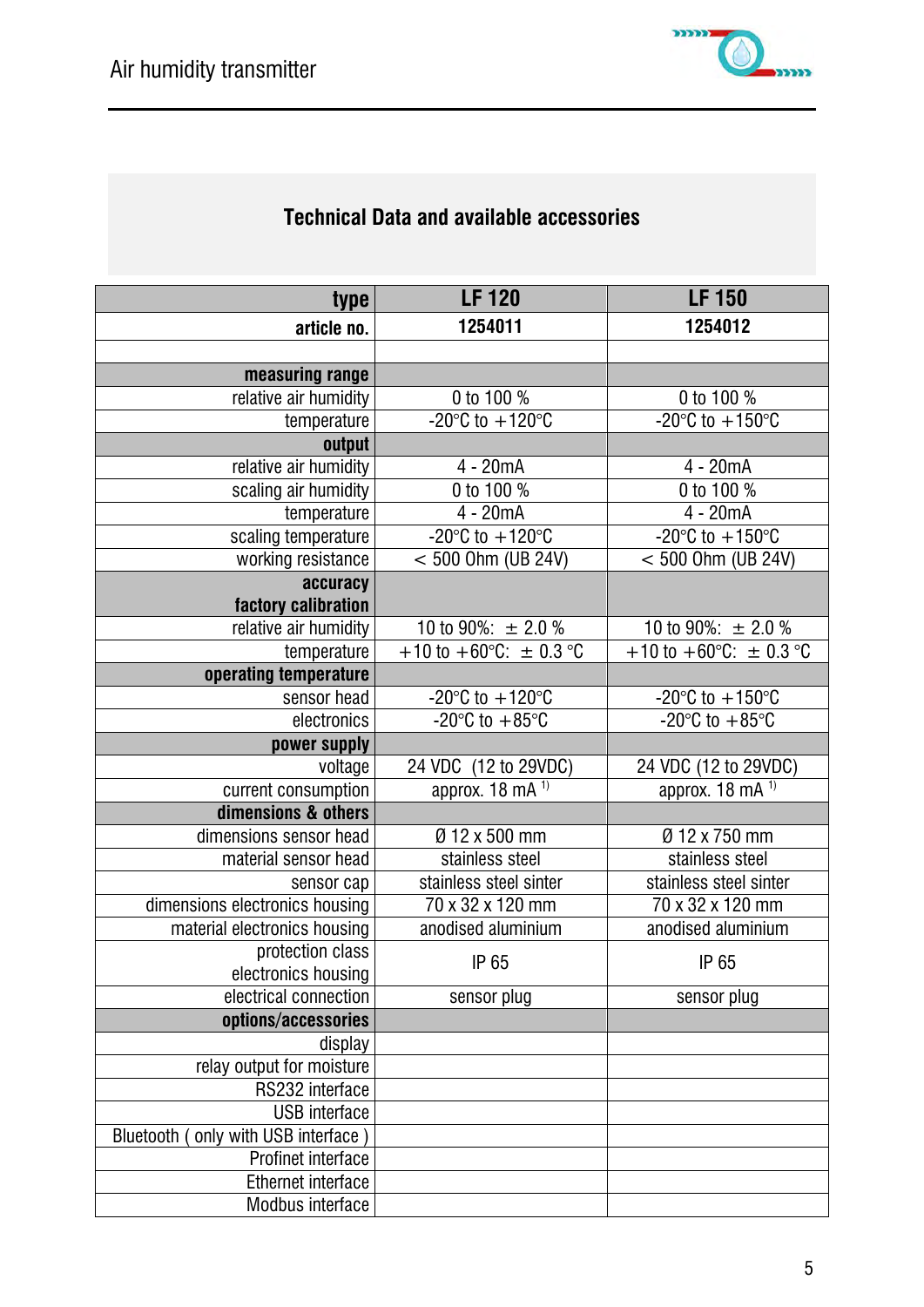



(no original illustration, differences because of the type and version possible)



(no original illustration, differences because of the type and version possible)